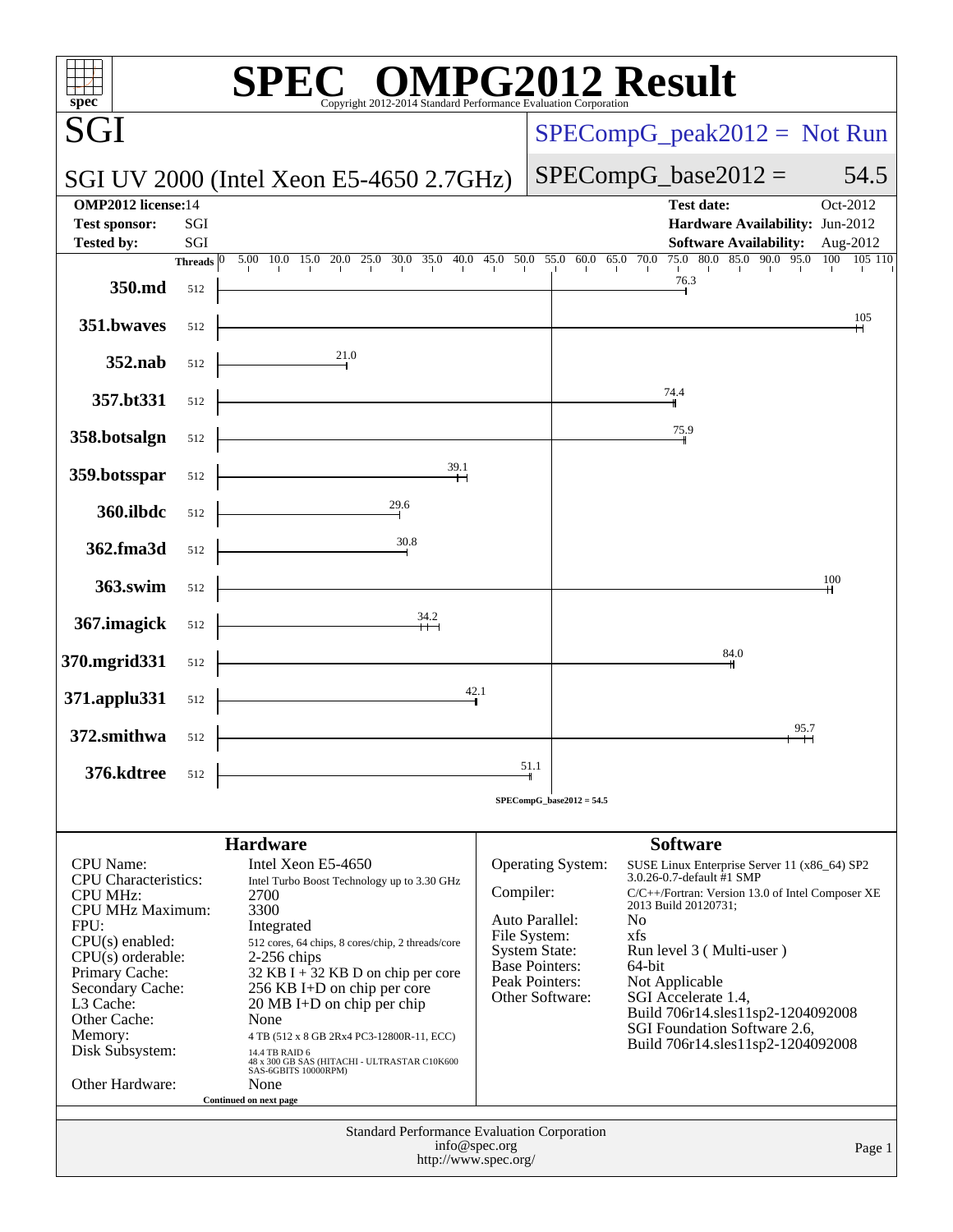# **[SPEC OMPG2012 Result](http://www.spec.org/auto/omp2012/Docs/result-fields.html#SPECOMPG2012Result)**

[SPECompG\\_peak2012 =](http://www.spec.org/auto/omp2012/Docs/result-fields.html#SPECompGpeak2012) Not Run

### SGI UV 2000 (Intel Xeon E5-4650 2.7GHz)

[Base Threads Run:](http://www.spec.org/auto/omp2012/Docs/result-fields.html#BaseThreadsRun) 512

[Minimum Peak Threads:](http://www.spec.org/auto/omp2012/Docs/result-fields.html#MinimumPeakThreads) --[Maximum Peak Threads:](http://www.spec.org/auto/omp2012/Docs/result-fields.html#MaximumPeakThreads) --

| $SPECompG_base2012 =$ | 54.5 |
|-----------------------|------|
|                       |      |

**[OMP2012 license:](http://www.spec.org/auto/omp2012/Docs/result-fields.html#OMP2012license)**14 **[Test date:](http://www.spec.org/auto/omp2012/Docs/result-fields.html#Testdate)** Oct-2012 **[Test sponsor:](http://www.spec.org/auto/omp2012/Docs/result-fields.html#Testsponsor)** SGI **[Hardware Availability:](http://www.spec.org/auto/omp2012/Docs/result-fields.html#HardwareAvailability)** Jun-2012 **[Tested by:](http://www.spec.org/auto/omp2012/Docs/result-fields.html#Testedby)** SGI SOFTWARE AVAILABILITY: Aug-2012

|                                                                                                          | <b>Base</b> |                 |       |                |             |                | <b>Peak</b> |  |                        |              |                |              |                |              |
|----------------------------------------------------------------------------------------------------------|-------------|-----------------|-------|----------------|-------------|----------------|-------------|--|------------------------|--------------|----------------|--------------|----------------|--------------|
| <b>Benchmark</b>                                                                                         |             | Threads Seconds | Ratio | <b>Seconds</b> | Ratio       | <b>Seconds</b> | Ratio       |  | <b>Threads Seconds</b> | <b>Ratio</b> | <b>Seconds</b> | <b>Ratio</b> | <b>Seconds</b> | <b>Ratio</b> |
| 350.md                                                                                                   | 512         | 60.7            | 76.3  | 60.7           | 76.3        | 60.7           | 76.3        |  |                        |              |                |              |                |              |
| 351.bwaves                                                                                               | 512         | 43.5            | 104   | 43.1           | 105         | 43.1           | 105         |  |                        |              |                |              |                |              |
| $352$ .nab                                                                                               | 512         | 185             | 21.0  | 186            | 20.9        | 184            | 21.1        |  |                        |              |                |              |                |              |
| 357.bt331                                                                                                | 512         | 63.7            | 74.4  | 63.5           | 74.7        | 63.9           | 74.1        |  |                        |              |                |              |                |              |
| 358.botsalgn                                                                                             | 512         | 57.3            | 75.9  | 57.3           | 75.9        | 57.1           | 76.2        |  |                        |              |                |              |                |              |
| 359.botsspar                                                                                             | 512         | 129             | 40.6  | 134            | <u>39.1</u> | 135            | 39.0        |  |                        |              |                |              |                |              |
| $360$ .ilbdc                                                                                             | 512         | 120             | 29.7  | 120            | 29.6        | 120            | 29.6        |  |                        |              |                |              |                |              |
| 362.fma3d                                                                                                | 512         | 123             | 30.8  | 123            | 30.9        | 123            | 30.8        |  |                        |              |                |              |                |              |
| $363$ .swim                                                                                              | 512         | 45.2            | 100   | 45.3           | 100         | 45.6           | 99.4        |  |                        |              |                |              |                |              |
| 367.imagick                                                                                              | 512         | 195             | 36.1  | 212            | 33.1        | 205            | 34.2        |  |                        |              |                |              |                |              |
| 370.mgrid331                                                                                             | 512         | 52.6            | 84.0  | 52.6           | 84.1        | 52.9           | 83.6        |  |                        |              |                |              |                |              |
| $371$ .applu $331$                                                                                       | 512         | 144             | 42.2  | 144            | 42.1        | 144            | 42.0        |  |                        |              |                |              |                |              |
| 372.smithwa                                                                                              | 512         | 56.0            | 95.7  | 55.3           | 97.0        | 57.6           | 93.0        |  |                        |              |                |              |                |              |
| 376.kdtree                                                                                               | 512         | 88.1            | 51.1  | 88.6           | 50.8        | 88.0           | 51.1        |  |                        |              |                |              |                |              |
| Results appear in the order in which they were run. Bold underlined text indicates a median measurement. |             |                 |       |                |             |                |             |  |                        |              |                |              |                |              |

### **[Submit Notes](http://www.spec.org/auto/omp2012/Docs/result-fields.html#SubmitNotes)**

The config file option 'submit' was used. For all benchmarks, threads were bound to cores using the following submit command: dplace -x2 \$command This binds threads in order of creation, beginning with the master thread on logical cpu 0, the first slave thread on logical cpu 1, and so on. The -x2 flag instructs dplace to skip placement of the lightweight OpenMP monitor thread, which is created prior to the slave threads.

### **[Operating System Notes](http://www.spec.org/auto/omp2012/Docs/result-fields.html#OperatingSystemNotes)**

 Software Environment: export KMP\_AFFINITY=disabled export KMP\_STACKSIZE=200M export KMP\_SCHEDULE=static,balanced export OMP\_DYNAMIC FALSE limit -s unlimited

Continued on next page

Standard Performance Evaluation Corporation [info@spec.org](mailto:info@spec.org) <http://www.spec.org/>

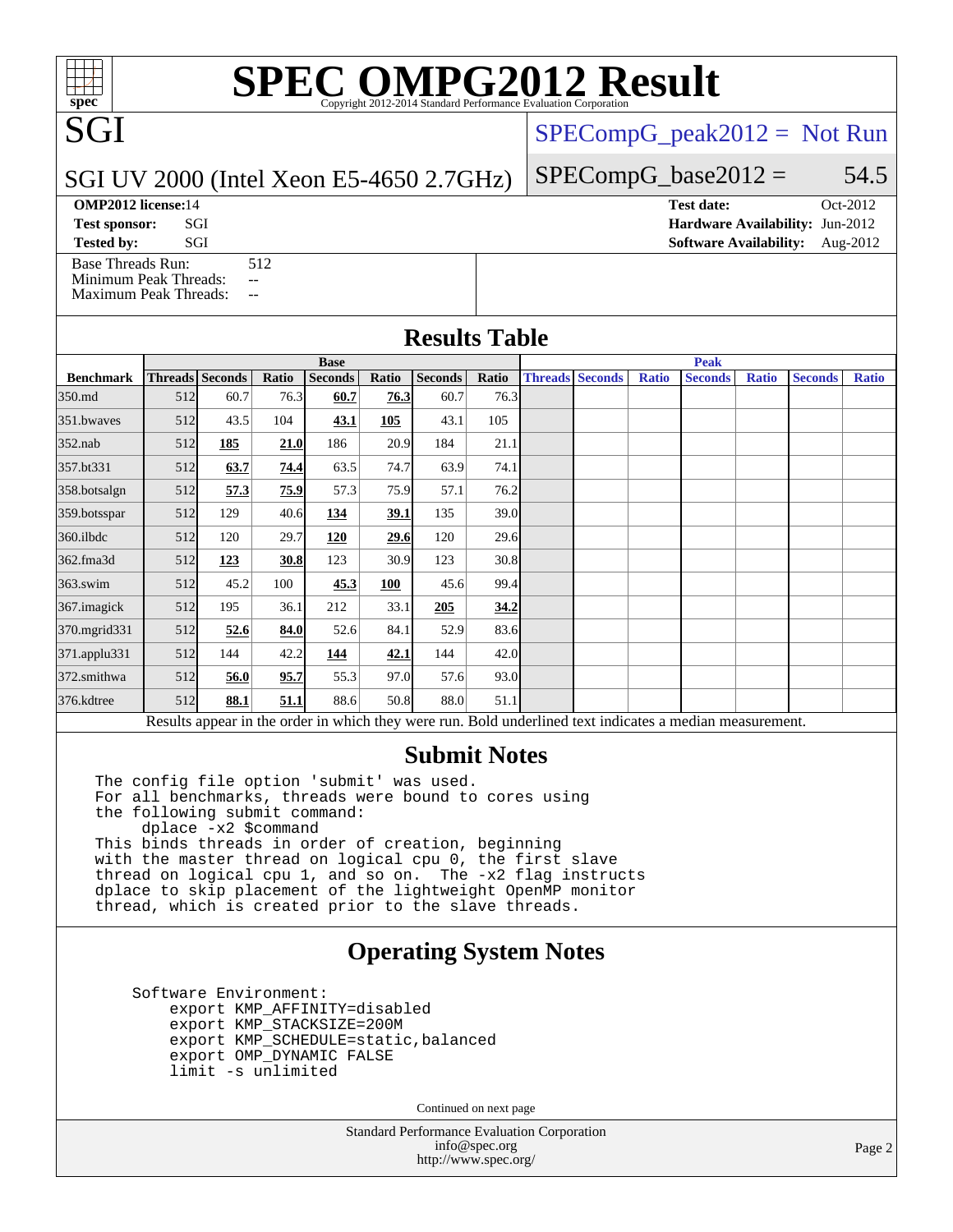

SGI

### **[SPEC OMPG2012 Result](http://www.spec.org/auto/omp2012/Docs/result-fields.html#SPECOMPG2012Result)**  $\overline{Cop}$ yright 2012-2014 Standard Performance Evaluation

[SPECompG\\_peak2012 =](http://www.spec.org/auto/omp2012/Docs/result-fields.html#SPECompGpeak2012) Not Run

SGI UV 2000 (Intel Xeon E5-4650 2.7GHz)

 $SPECompG_base2012 = 54.5$  $SPECompG_base2012 = 54.5$ 

**[OMP2012 license:](http://www.spec.org/auto/omp2012/Docs/result-fields.html#OMP2012license)**14 **[Test date:](http://www.spec.org/auto/omp2012/Docs/result-fields.html#Testdate)** Oct-2012 **[Test sponsor:](http://www.spec.org/auto/omp2012/Docs/result-fields.html#Testsponsor)** SGI **[Hardware Availability:](http://www.spec.org/auto/omp2012/Docs/result-fields.html#HardwareAvailability)** Jun-2012 **[Tested by:](http://www.spec.org/auto/omp2012/Docs/result-fields.html#Testedby)** SGI SOF SGI SOFTWARE AVAILABILITY: Aug-2012

### **[Operating System Notes \(Continued\)](http://www.spec.org/auto/omp2012/Docs/result-fields.html#OperatingSystemNotes)**

Hyperthreading is enabled but not used on the system.

### **[Platform Notes](http://www.spec.org/auto/omp2012/Docs/result-fields.html#PlatformNotes)**

Standard Performance Evaluation Corporation [info@spec.org](mailto:info@spec.org) <http://www.spec.org/> Page 3 Sysinfo program /store/hfeng/omp2012/1.0/Docs/sysinfo \$Rev: 395 \$ \$Date:: 2012-07-25 #\$ 8f8c0fe9e19c658963a1e67685e50647 running on cy022-sys Tue Oct 23 03:06:18 2012 This section contains SUT (System Under Test) info as seen by some common utilities. To remove or add to this section, see: <http://www.spec.org/omp2012/Docs/config.html#sysinfo> From /proc/cpuinfo model name : Intel(R) Xeon(R) CPU E5-4650 0 @ 2.70GHz 64 "physical id"s (chips) 1024 "processors" cores, siblings (Caution: counting these is hw and system dependent. The following excerpts from /proc/cpuinfo might not be reliable. Use with caution.) cpu cores : 8 siblings : 16 physical 0: cores 0 1 2 3 4 5 6 7<br>physical 1: cores 0 1 2 3 4 5 6 7 physical 1: cores 0 1 2 3 4 5 6 7 physical 2: cores 0 1 2 3 4 5 6 7 physical 3: cores 0 1 2 3 4 5 6 7 physical 4: cores 0 1 2 3 4 5 6 7 physical 5: cores 0 1 2 3 4 5 6 7 physical 6: cores 0 1 2 3 4 5 6 7 physical 7: cores 0 1 2 3 4 5 6 7 physical 8: cores 0 1 2 3 4 5 6 7 physical 9: cores 0 1 2 3 4 5 6 7 physical 10: cores 0 1 2 3 4 5 6 7 physical 11: cores 0 1 2 3 4 5 6 7 physical 12: cores 0 1 2 3 4 5 6 7 physical 13: cores 0 1 2 3 4 5 6 7 physical 14: cores 0 1 2 3 4 5 6 7 physical 15: cores 0 1 2 3 4 5 6 7 physical 16: cores 0 1 2 3 4 5 6 7 physical 17: cores 0 1 2 3 4 5 6 7 physical 18: cores 0 1 2 3 4 5 6 7 physical  $19:$  cores  $0 1 2 3 4 5$  physical 20: cores 0 1 2 3 4 5 6 7 physical 21: cores 0 1 2 3 4 5 6 7 physical 22: cores 0 1 2 3 4 5 6 7 physical 23: cores 0 1 2 3 4 5 6 7 physical 24: cores 0 1 2 3 4 5 6 7 physical 25: cores 0 1 2 3 4 5 6 7 physical 26: cores 0 1 2 3 4 5 6 7 physical 27: cores 0 1 2 3 4 5 6 7<br>physical 28: cores 0 1 2 3 4 5 6 7 physical 28: cores 0 1 2 3 4 5 6 7 physical 29: cores 0 1 2 3 4 5 6 7 Continued on next page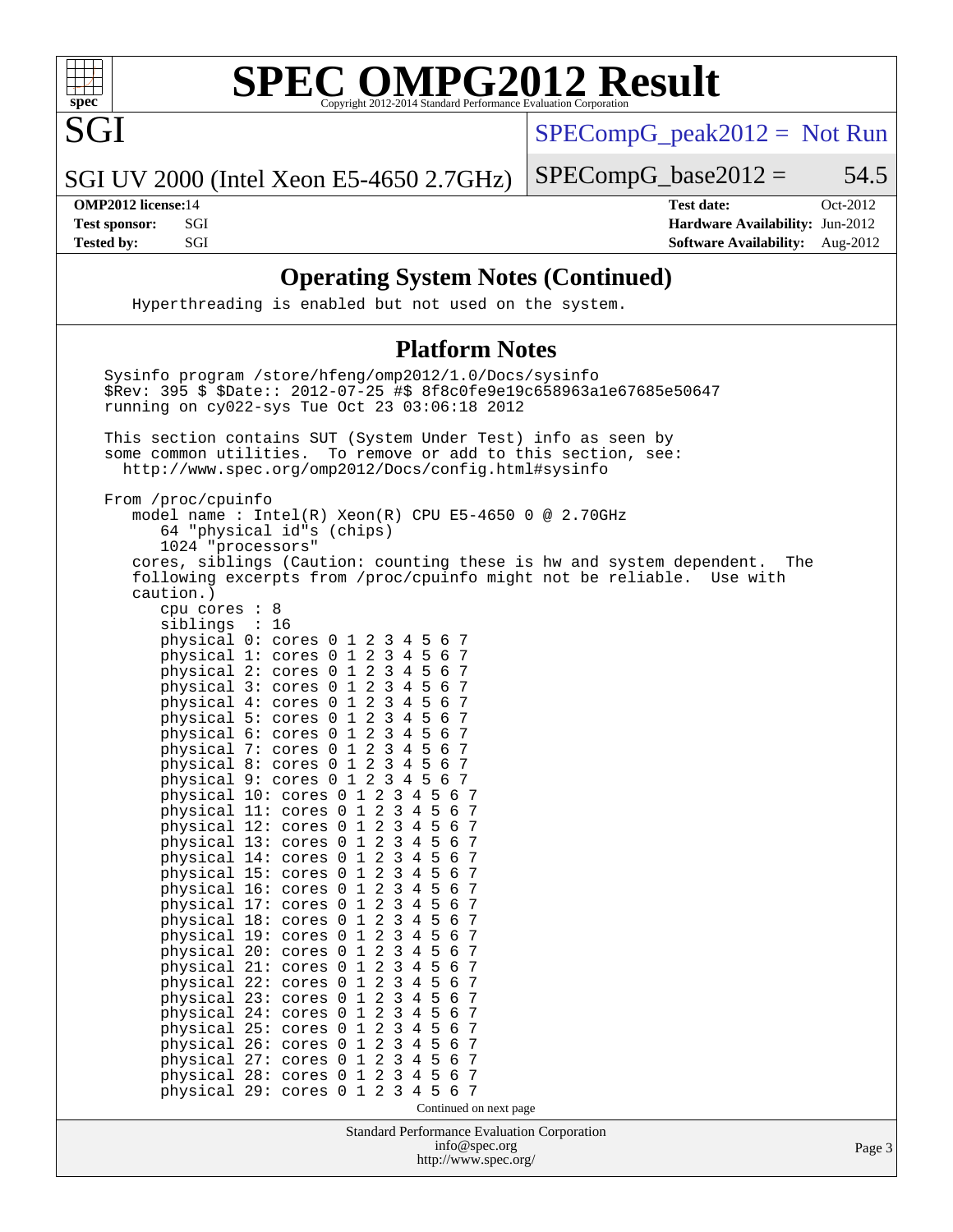

[SPECompG\\_peak2012 =](http://www.spec.org/auto/omp2012/Docs/result-fields.html#SPECompGpeak2012) Not Run

 $SPECompG_base2012 = 54.5$  $SPECompG_base2012 = 54.5$ 

### SGI UV 2000 (Intel Xeon E5-4650 2.7GHz)

SGI

**[OMP2012 license:](http://www.spec.org/auto/omp2012/Docs/result-fields.html#OMP2012license)**14 **[Test date:](http://www.spec.org/auto/omp2012/Docs/result-fields.html#Testdate)** Oct-2012 **[Test sponsor:](http://www.spec.org/auto/omp2012/Docs/result-fields.html#Testsponsor)** SGI **[Hardware Availability:](http://www.spec.org/auto/omp2012/Docs/result-fields.html#HardwareAvailability)** Jun-2012 **[Tested by:](http://www.spec.org/auto/omp2012/Docs/result-fields.html#Testedby)** SGI [Software Availability:](http://www.spec.org/auto/omp2012/Docs/result-fields.html#SoftwareAvailability) Aug-2012

### **[Platform Notes \(Continued\)](http://www.spec.org/auto/omp2012/Docs/result-fields.html#PlatformNotes)**

| Standard Performance Evaluation Corporation<br>info@spec.org                                                                                                  | Pag |
|---------------------------------------------------------------------------------------------------------------------------------------------------------------|-----|
| sgi-foundation-release: SGI Foundation Software 2.6, Build<br>706r14.sles11sp2-1204092008<br>Continued on next page                                           |     |
| SUSE Linux Enterprise Server 11 (x86_64)<br>$VERSION = 11$<br>PATCHLEVEL = 2<br>sgi-accelerate-release: SGI Accelerate 1.4, Build 706r14.sles11sp2-1204092008 |     |
| From /etc/*release* /etc/*version*<br>SuSE-release:                                                                                                           |     |
| /usr/bin/lsb_release -d<br>SUSE Linux Enterprise Server 11 (x86_64)                                                                                           |     |
| From /proc/meminfo<br>MemTotal:<br>4102393252 kB<br>HugePages_Total:<br>0<br>Hugepagesize:<br>2048 kB                                                         |     |
| cache size : 20480 KB                                                                                                                                         |     |
| physical 62: cores 0 1 2 3 4 5 6 7<br>physical 63: cores 0 1 2 3 4 5 6 7                                                                                      |     |
| physical 61: cores 0 1 2 3 4 5 6 7                                                                                                                            |     |
| physical 59: cores 0 1 2 3 4 5 6 7<br>physical 60: cores 0 1 2 3 4 5 6 7                                                                                      |     |
| physical 58: cores 0 1 2 3 4 5 6 7                                                                                                                            |     |
| physical 57: cores 0 1 2 3 4 5 6 7                                                                                                                            |     |
| physical 56: cores 0 1 2 3 4 5 6 7                                                                                                                            |     |
| physical 54: cores 0 1 2 3 4 5 6 7<br>physical 55: cores 0 1 2 3 4 5 6 7                                                                                      |     |
| physical 53: cores 0 1 2 3 4 5 6 7                                                                                                                            |     |
| physical 52: cores 0 1 2 3 4 5 6 7                                                                                                                            |     |
| physical 50: cores 0 1 2 3 4 5 6 7<br>physical 51: cores 0 1 2 3 4 5 6 7                                                                                      |     |
| physical 49: cores 0 1 2 3 4 5 6 7                                                                                                                            |     |
| physical 48: cores 0 1 2 3 4 5 6 7                                                                                                                            |     |
| physical 46: cores 0 1 2 3 4 5 6 7<br>physical 47: cores 0 1 2 3 4 5 6 7                                                                                      |     |
| physical 45: cores 0 1 2 3 4 5 6 7                                                                                                                            |     |
| physical 44: cores 0 1 2 3 4 5 6 7                                                                                                                            |     |
| physical 43: cores 0 1 2 3 4 5 6 7                                                                                                                            |     |
| physical 41: cores 0 1 2 3 4 5 6 7<br>physical 42: cores 0 1 2 3 4 5 6 7                                                                                      |     |
| physical 40: cores 0 1 2 3 4 5 6 7                                                                                                                            |     |
| physical 39: cores 0 1 2 3 4 5 6 7                                                                                                                            |     |
| physical 38: cores 0 1 2 3 4 5 6 7                                                                                                                            |     |
| physical 36: cores 0 1 2 3 4 5 6 7<br>physical 37: cores 0 1 2 3 4 5 6 7                                                                                      |     |
| physical 35: cores 0 1 2 3 4 5 6 7                                                                                                                            |     |
| physical 34: cores 0 1 2 3 4 5 6 7                                                                                                                            |     |
| physical 33: cores 0 1 2 3 4 5 6 7                                                                                                                            |     |
| physical 31: cores 0 1 2 3 4 5 6 7<br>physical 32: cores 0 1 2 3 4 5 6 7                                                                                      |     |
| physical 30: cores 0 1 2 3 4 5 6 7                                                                                                                            |     |
|                                                                                                                                                               |     |

<http://www.spec.org/>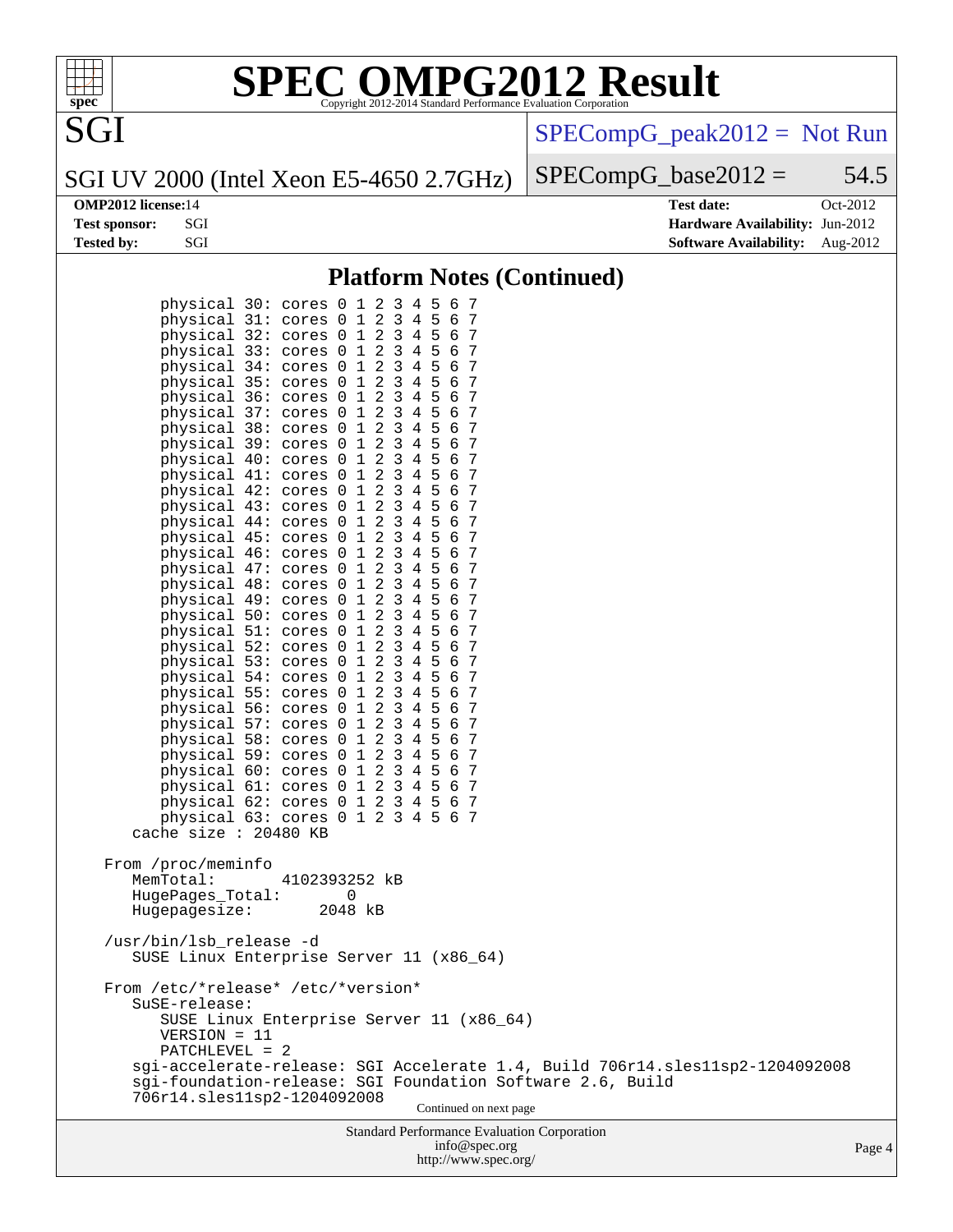# **[SPEC OMPG2012 Result](http://www.spec.org/auto/omp2012/Docs/result-fields.html#SPECOMPG2012Result)**

SGI UV 2000 (Intel Xeon E5-4650 2.7GHz)

SGI

 $SPECompG_peak2012 = Not Run$  $SPECompG_peak2012 = Not Run$ 

 $SPECompG_base2012 = 54.5$  $SPECompG_base2012 = 54.5$ 

**[OMP2012 license:](http://www.spec.org/auto/omp2012/Docs/result-fields.html#OMP2012license)**14 **[Test date:](http://www.spec.org/auto/omp2012/Docs/result-fields.html#Testdate)** Oct-2012 **[Test sponsor:](http://www.spec.org/auto/omp2012/Docs/result-fields.html#Testsponsor)** SGI **[Hardware Availability:](http://www.spec.org/auto/omp2012/Docs/result-fields.html#HardwareAvailability)** Jun-2012 **[Tested by:](http://www.spec.org/auto/omp2012/Docs/result-fields.html#Testedby)** SGI SOFTWARE AVAILABILITY: Aug-2012

### **[Platform Notes \(Continued\)](http://www.spec.org/auto/omp2012/Docs/result-fields.html#PlatformNotes)**

 sgi-mpi-release: SGI MPI 1.4, Build 706r14.sles11sp2-1204092008 sgi-release: SGI Performance Suite 1.4, Build 706r14.sles11sp2-1204092008 sgi-upc-release: SGI UPC 1.4, Build 706r14.sles11sp2-1204092008 sgi-xvm-release: SGI XVM 6.6, Build 706r14.sles11sp2-1204092008 uname -a: Linux cy022-sys 3.0.38-0.5-default #1 SMP Fri Aug 3 09:02:17 UTC 2012 (358029e) x86\_64 x86\_64 x86\_64 GNU/Linux

run-level 3 Oct 22 05:28 last=S

 SPEC is set to: /store/hfeng/omp2012/1.0 Filesystem Type Size Used Avail Use% Mounted on<br>/dev/lxvm/cy022-store xfs 9.9T 1.6T 8.3T 17% /store 9.9T 1.6T 8.3T 17% /store

Cannot run dmidecode; consider saying 'chmod +s /usr/sbin/dmidecode'

(End of data from sysinfo program)

**[Base Compiler Invocation](http://www.spec.org/auto/omp2012/Docs/result-fields.html#BaseCompilerInvocation)**

[C benchmarks](http://www.spec.org/auto/omp2012/Docs/result-fields.html#Cbenchmarks): [icc](http://www.spec.org/omp2012/results/res2012q4/omp2012-20121029-00016.flags.html#user_CCbase_intel_icc_a87c68a857bc5ec5362391a49d3a37a6)

[C++ benchmarks:](http://www.spec.org/auto/omp2012/Docs/result-fields.html#CXXbenchmarks) [icpc](http://www.spec.org/omp2012/results/res2012q4/omp2012-20121029-00016.flags.html#user_CXXbase_intel_icpc_2d899f8d163502b12eb4a60069f80c1c)

[Fortran benchmarks](http://www.spec.org/auto/omp2012/Docs/result-fields.html#Fortranbenchmarks): [ifort](http://www.spec.org/omp2012/results/res2012q4/omp2012-20121029-00016.flags.html#user_FCbase_intel_ifort_8a5e5e06b19a251bdeaf8fdab5d62f20)

## **[Base Portability Flags](http://www.spec.org/auto/omp2012/Docs/result-fields.html#BasePortabilityFlags)**

 350.md: [-free](http://www.spec.org/omp2012/results/res2012q4/omp2012-20121029-00016.flags.html#user_baseFPORTABILITY350_md_free) 367.imagick: [-std=c99](http://www.spec.org/omp2012/results/res2012q4/omp2012-20121029-00016.flags.html#user_baseCPORTABILITY367_imagick_std_2ec6533b6e06f1c4a6c9b78d9e9cde24)

## **[Base Optimization Flags](http://www.spec.org/auto/omp2012/Docs/result-fields.html#BaseOptimizationFlags)**

[C benchmarks](http://www.spec.org/auto/omp2012/Docs/result-fields.html#Cbenchmarks): [-O3](http://www.spec.org/omp2012/results/res2012q4/omp2012-20121029-00016.flags.html#user_CCbase_f-O3) [-xAVX](http://www.spec.org/omp2012/results/res2012q4/omp2012-20121029-00016.flags.html#user_CCbase_f-xAVX) [-ipo1](http://www.spec.org/omp2012/results/res2012q4/omp2012-20121029-00016.flags.html#user_CCbase_f-ipo_116921c2575d566c213f1dd5e08493d2) [-openmp](http://www.spec.org/omp2012/results/res2012q4/omp2012-20121029-00016.flags.html#user_CCbase_f-openmp) [-ansi-alias](http://www.spec.org/omp2012/results/res2012q4/omp2012-20121029-00016.flags.html#user_CCbase_f-ansi-alias) [-mcmodel=medium](http://www.spec.org/omp2012/results/res2012q4/omp2012-20121029-00016.flags.html#user_CCbase_f-mcmodel_3a41622424bdd074c4f0f2d2f224c7e5) [-shared-intel](http://www.spec.org/omp2012/results/res2012q4/omp2012-20121029-00016.flags.html#user_CCbase_f-shared-intel) [C++ benchmarks:](http://www.spec.org/auto/omp2012/Docs/result-fields.html#CXXbenchmarks) [-O3](http://www.spec.org/omp2012/results/res2012q4/omp2012-20121029-00016.flags.html#user_CXXbase_f-O3) [-xAVX](http://www.spec.org/omp2012/results/res2012q4/omp2012-20121029-00016.flags.html#user_CXXbase_f-xAVX) [-ipo1](http://www.spec.org/omp2012/results/res2012q4/omp2012-20121029-00016.flags.html#user_CXXbase_f-ipo_116921c2575d566c213f1dd5e08493d2) [-openmp](http://www.spec.org/omp2012/results/res2012q4/omp2012-20121029-00016.flags.html#user_CXXbase_f-openmp) [-ansi-alias](http://www.spec.org/omp2012/results/res2012q4/omp2012-20121029-00016.flags.html#user_CXXbase_f-ansi-alias) [-mcmodel=medium](http://www.spec.org/omp2012/results/res2012q4/omp2012-20121029-00016.flags.html#user_CXXbase_f-mcmodel_3a41622424bdd074c4f0f2d2f224c7e5) [-shared-intel](http://www.spec.org/omp2012/results/res2012q4/omp2012-20121029-00016.flags.html#user_CXXbase_f-shared-intel) [Fortran benchmarks](http://www.spec.org/auto/omp2012/Docs/result-fields.html#Fortranbenchmarks):

[-O3](http://www.spec.org/omp2012/results/res2012q4/omp2012-20121029-00016.flags.html#user_FCbase_f-O3) [-xAVX](http://www.spec.org/omp2012/results/res2012q4/omp2012-20121029-00016.flags.html#user_FCbase_f-xAVX) [-ipo1](http://www.spec.org/omp2012/results/res2012q4/omp2012-20121029-00016.flags.html#user_FCbase_f-ipo_116921c2575d566c213f1dd5e08493d2) [-openmp](http://www.spec.org/omp2012/results/res2012q4/omp2012-20121029-00016.flags.html#user_FCbase_f-openmp) [-mcmodel=medium](http://www.spec.org/omp2012/results/res2012q4/omp2012-20121029-00016.flags.html#user_FCbase_f-mcmodel_3a41622424bdd074c4f0f2d2f224c7e5) [-shared-intel](http://www.spec.org/omp2012/results/res2012q4/omp2012-20121029-00016.flags.html#user_FCbase_f-shared-intel)

Standard Performance Evaluation Corporation [info@spec.org](mailto:info@spec.org) <http://www.spec.org/>